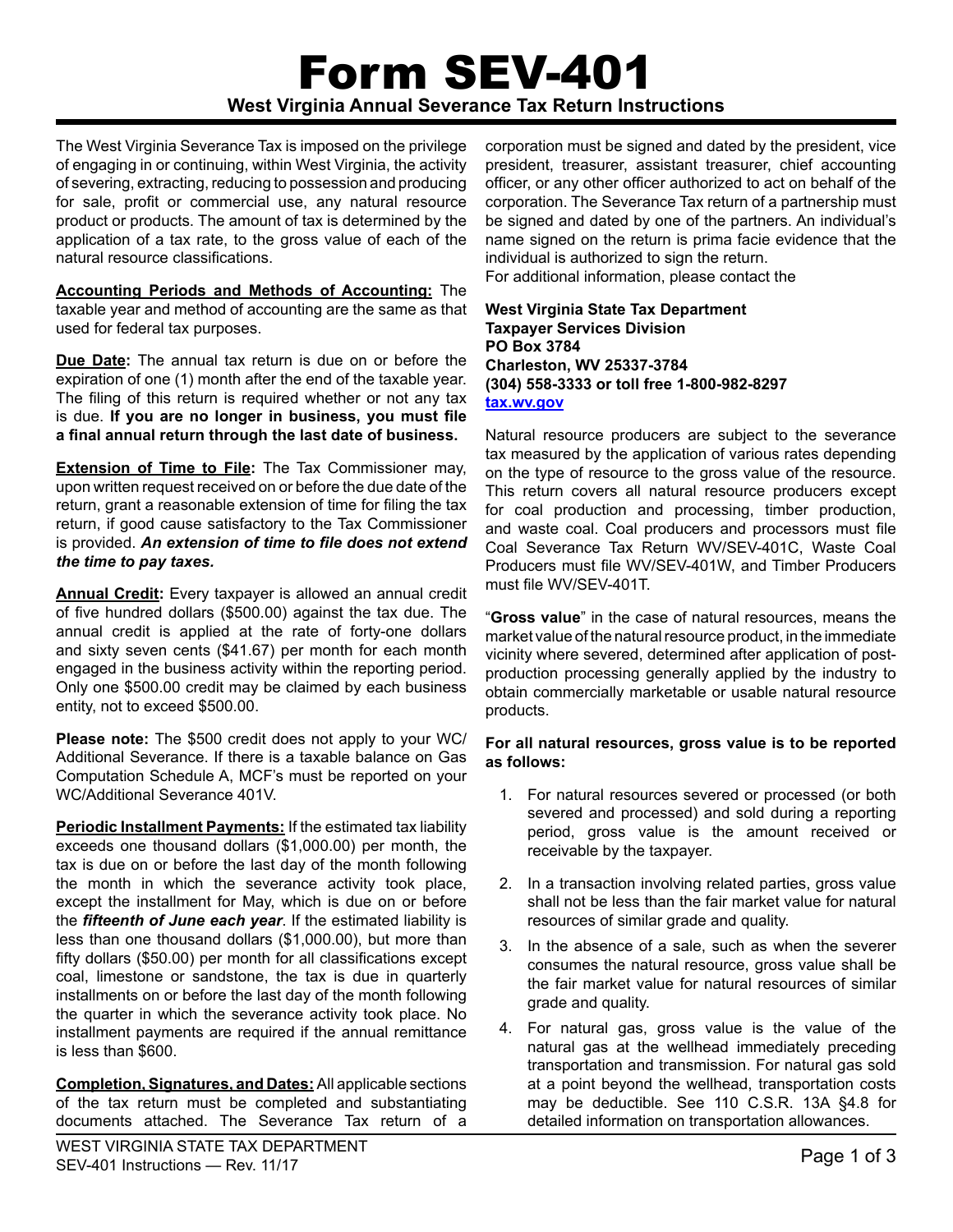- 5. For limestone and sandstone, the gross value is the value of the limestone or sandstone as it hits the quarry floor.
- 6. For oil and gas, the gross value of the oil and gas is determined before any conversion or refining process.

In all instances, the gross value **shall not** be reduced by any state or federal taxes, royalties, sales commissions, or any other expense. Due to legislation enacted in 1995, local governments will receive a portion of oil and natural gas severance tax receipts. The total volume of natural gas (e.g. 1,000 Mcf) and total volume of oil (e.g. 12 barrels) extracted for a county forms the basis of the local tax distribution.

**"Severing" or "severed"** means the physical removal of the natural resources from the earth or waters of this State by any means. "Severing" or "severed" shall not include the removal of natural gas from underground storage facilities into which the natural gas has been mechanically injected following its initial removal from the earth. "Severing" or "severed" oil and natural gas shall not include any separation process of oil or natural gas commonly employed to obtain marketable natural resource products. "Extraction of ores and minerals from the ground" includes extraction by mine owners or operators of ores or minerals from the waste or residue of prior mining, such as gob piles or slurry ponds.

Any person required to make monthly or quarterly payments of an annual tax and fails to make a timely payment or remits less than the required amount is subject to additions to tax as calculated above. No additions are imposed if a quarterly taxpayer pays timely estimated tax equal to three-fourths (75%) or more of the actual tax liability. No additions are imposed if a monthly taxpayer timely pays estimated tax equal to eleven-twelfths (92%) of the actual tax liability. The amount of underpayment is determined to be the difference between the amount that should have been paid and that which was actually paid. The period of underpayment of an installment is from the due date of the installment payment to the earlier of either the due date of the annual return for that taxable year or the date upon which such portion is paid. The underpayment of estimated tax schedule may be obtained from our website tax.wv.gov.

#### **PLEASE NOTE: THESE INSTRUCTIONS ARE TO ASSIST**  YOU IN THE PREPARATION OF THE TAX RETURN. **THEY ARE NOT A SUBSTITUTE FOR THE TAX LAW AND REGULATIONS.**

## **TO COMPLETE THE RETURN:**

- **Line 1** Enter total amount from Severance Tax Computation Schedule(s).
- **Line 2** Enter the Total Credits (Schedule TC line 3 - Attach Appropriate Schedules). Failure to provide schedules will result in denial of credit.
- **Line 3** Enter the amount of Adjusted Tax (Line 1 minus Line 2). If Line 2 is greater than Line 1, enter 0.
- **Line 4** Enter the Total Payments made for the Period covered by this Return and any Prior Years Overpayment.
- **Line 5** Enter the Balance of Tax Due (Line 3 minus Line 4). (If Line 4 is greater than Line 3, enter 0, and enter the overpaid amount on line 10).
- **Lines 6-8** Internal use only.
- **Line 9** Enter the Total Tax (Line 5).
- **Line 10** Enter the Overpayment amount (Line 4 minus Line 3) If Line 3 is greater than Line 4, enter 0.
- **Line 11** Enter the amount of Credit (Line 10) to carry forward to next year's taxes.
- **Line 12** Enter the amount to be Refunded (Line 10) .

**Line 12 must be completed in order to receive a refund. Failure to input refund amount will result in a credit carry forward to next year's taxes.**

#### **Severance Tax Computation Schedule**

- **Line 1** Total tax due from Schedule A, Column J plus total tax due for natural gas liquids from Schedule C, Column G (Commodity Codes 101, 102, 103, and 104) and enter here.
- **Line 2** Total tax due from Schedule B, Column I and enter here.
- **Line 3** Total tax due from Schedule C, Column G for coalbed methane (Commodity Code 100) and enter here.
- **Line 4** Total tax due from Schedule C, Column G for sand, gravel, and other mineral product not quarried or mined (Commodity Codes 300, 400, and 600) and enter here.
- **Line 5** Total tax due from Schedule C, Column G for limestone and sandstone (Commodity Code 200 and 201) and enter here.
- **Line 6** Total tax due from Schedule C, Column G for other natural resource products (Commodity Codes 200, 500, and 700) and enter here.

## **Schedule TC**

- **Line 1** Enter the amount of Credit (\$500 per year or \$41.67 per each month engaged in business in West Virginia if fewer than 12 months). Only one annual credit may be claimed by each business entity and must not exceed \$500.
- **Line 2** Enter the amount of Manufacturing Investment **Credit**
- **Line 3** Add Lines 1 and 2 and enter on Page 1 Line 2.